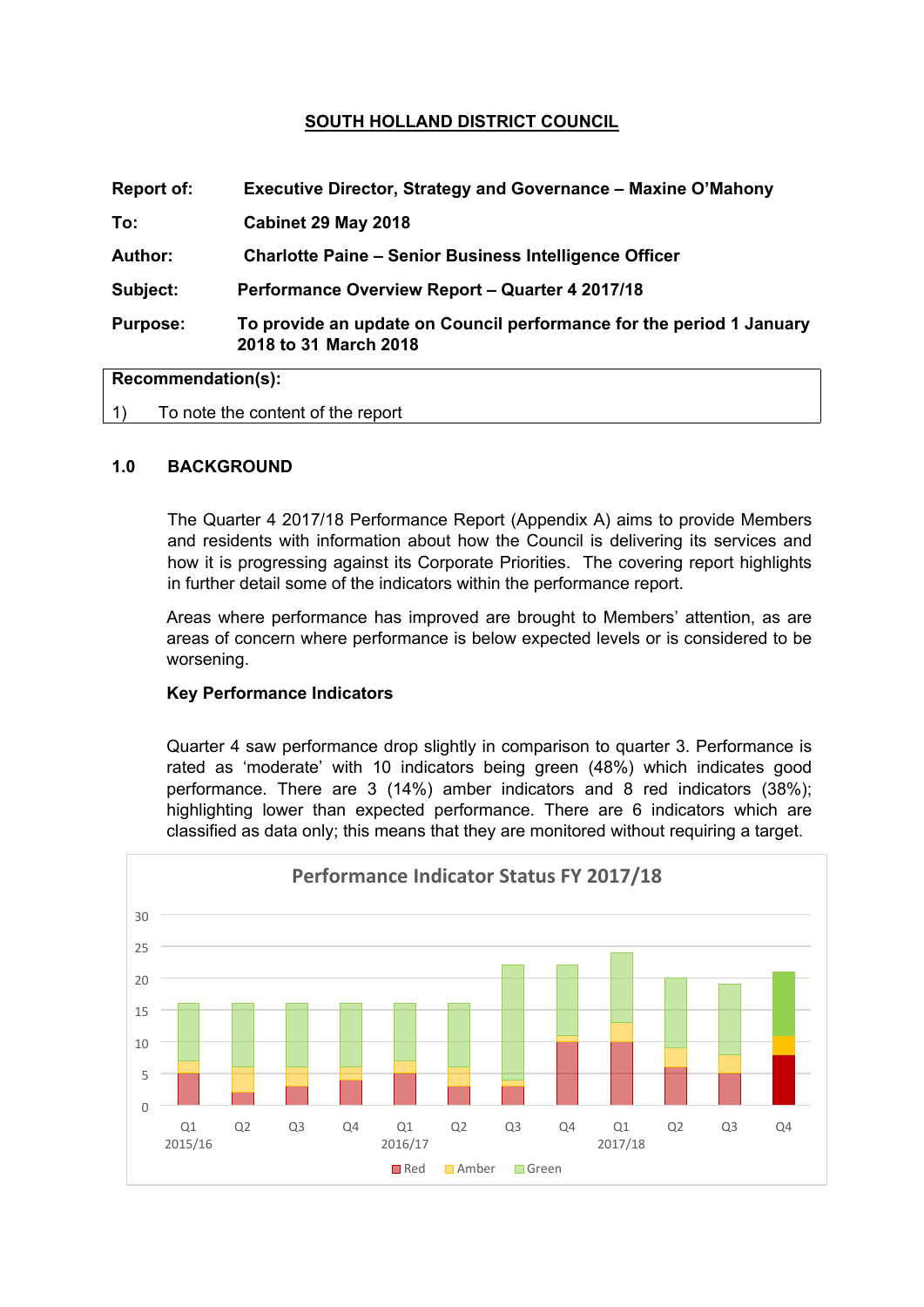## **1.1 Areas of Success**

#### **Council Tax and Business Rates Collection**

The Council tax in year collection rate is reported above the target for the end of the year, at 98.06% of collections received, this is £459,037.90 above what was targeted. Business Rate in year collection rate is also above target at 98.75% of collections received, this means £462,490.39 above target was collected in the year.

#### **Planning Applications**

The overall year outturn shows 91.18% of all planning applications received by South Holland District Council in the financial year 2017/18 were determined within agreed time frames with the indicator performing above target each month.

#### **Housing Benefit LA error Rate**

The LA Error rate currently sits at 0.22% which is below the level of error which could possibly incur financial penalty (above 0.48%). When compared to this time last year it is clear that the work done by the benefits team within CPBS has made a huge impact to turn performance around and ensured the LA error rate remains below target and on track to receive full subsidy for this financial year, subject to final audit.

#### **Welland Homes Rent Collection**

The amount of rent collected for Welland homes properties is a new indicator reported to the board. , Since rent collection recording started in July 2017, all properties are currently let and 100% of the chargeable rent has been collected. This figure will continue to be monitored to ensure maximum income is achieved.

#### **1.2 Areas for Improvement**

The following areas are either not achieving their target or are experiencing a decline in performance:

#### **Missed Waste Collection**

The final quarter of the year includes a higher proportion of misses for January. The sheer volume of material presented in early January resulted in collections being carried over to the following day. Many of these instances are actually recorded as being missed which resulted in an above target performance. The recent poor whether has also impacted on the indicator with many cases reported as missed where collections were unable to be made.

Whilst this figure currently sits at 50.1, which is above target, please note that there were over 1 million collections in the period, of which 99.99% were completed as scheduled.

## **Staff Turnover**

Staff turnover for quarter 4 is significantly reduced compared to the previous quarter, though higher than the same period in the previous year. As previously reported, staff turnover for the year was expected to be higher due to the ongoing moving forward programme which saw a major service review in the Place directorate.

In this quarter, 13 of the 14 leavers were due to resignations. HR continue to offer leavers interviews in order to understand reasons for resignations and ensure any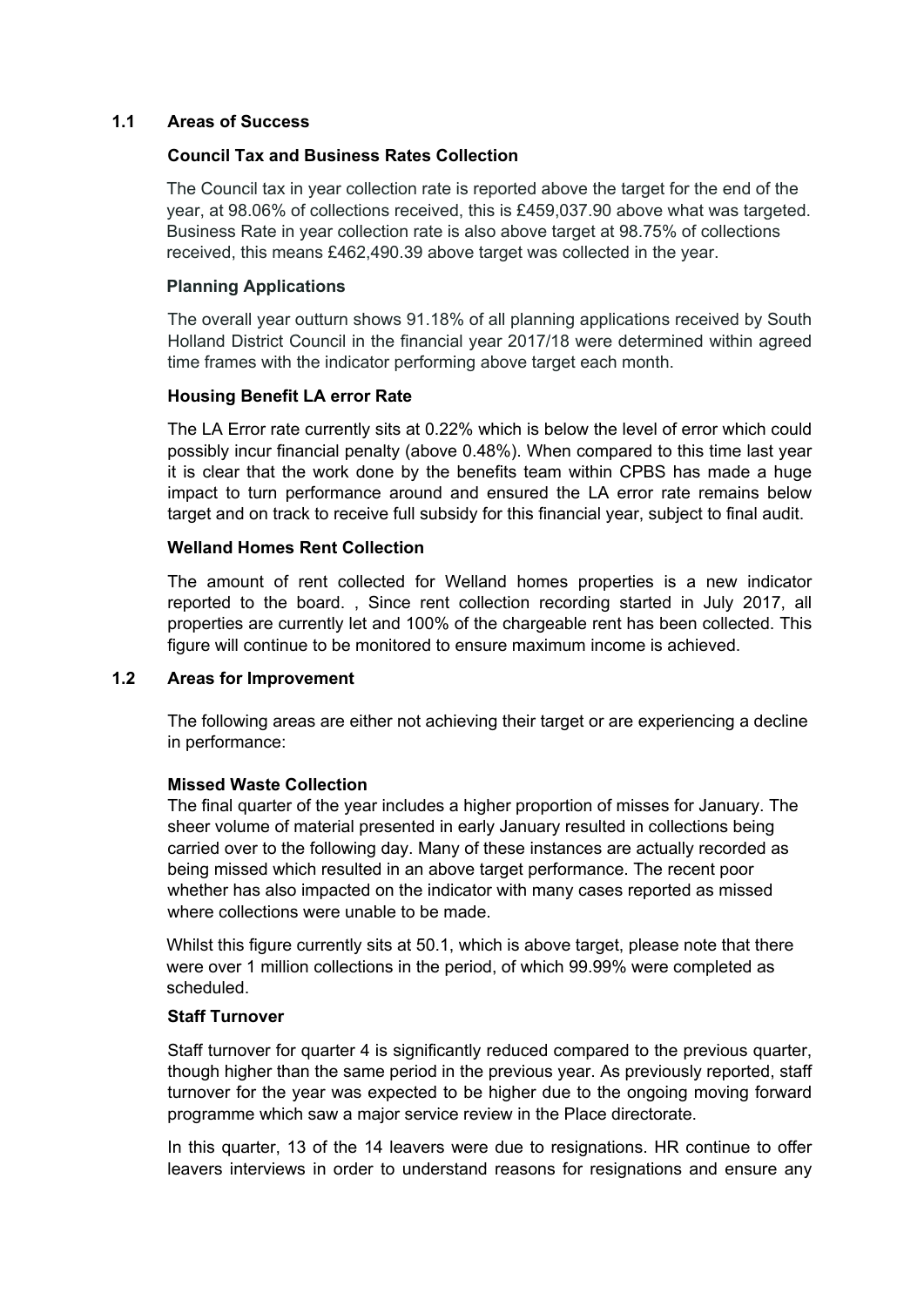areas for concern are addressed. Of the leavers in the reported quarter, there were a number of resignations within the probation period due to mutual consent. Reasons for staff turnover will continue to be monitored to ensure that any areas for concern are addressed, where there are patterns in resignations identified HR will work with CMT to address anything that requires action.

## **Sickness**

Quarter 4 has seen a spike in the number of long term sickness cases, HR are currently working to identify trends but there are currently no specific areas of concerns. For March, 36% of the sickness occurrences were winter related with no other areas of multiple sickness identified.

All cases of long term sickness are being case managed with a HR business partner actively working with the service manager to ensure effective 2 way communication with those off sick, identification of occupational health referrals where necessary, along with any other possible interventions in order to ensure the employee can return to work as soon as possible. All sickness policy and procedures are being followed with HR monitoring managers are aware of staff sickness triggers and how to manage such triggers using the sickness policy.

HR are currently undertaking a benchmarking exercise to understand other local authority sickness rates and what can be learnt from other authorities, comparable Q4 data is not available, however when comparing last year's SHDC data, the reported figure is about the same as last year.

## **Housing Voids**

Following the service review and new structure in the housing team, there have been a number of proposed changes considered to improve service delivery, including how voids are dealt with. This has highlighted key areas which need to be further investigated and scoped for improvement. The housing service have advised that during this period it is likely that the reported figures will continue to be below target whilst they analyse the data and working procedures to consider improvement opportunities. The housing service were in attendance at Performance Monitoring Panel on 2 May 2018 in order to discuss this with members and give assurances of the work under way which is producing an action plan detailing how the service is looking to improve.

## **Performance Framework Changes**

We would like to make the board aware that as part of this year's corporate planning and performance framework review, there are a number of proposed changes to the performance framework which will result in a recommendation to edit the indicators being reported. The reason behind this is to ensure that the indicators reported align with the refreshed corporate plan and that we monitor delivery of the plan and give the board a strategic overview of the council's performance.

Further details of this will be provided with the proposal to report the new indicators as of Q1 2018/19.

## **2.0 OPTIONS**

2.1 Members are asked to consider the information contained within the report.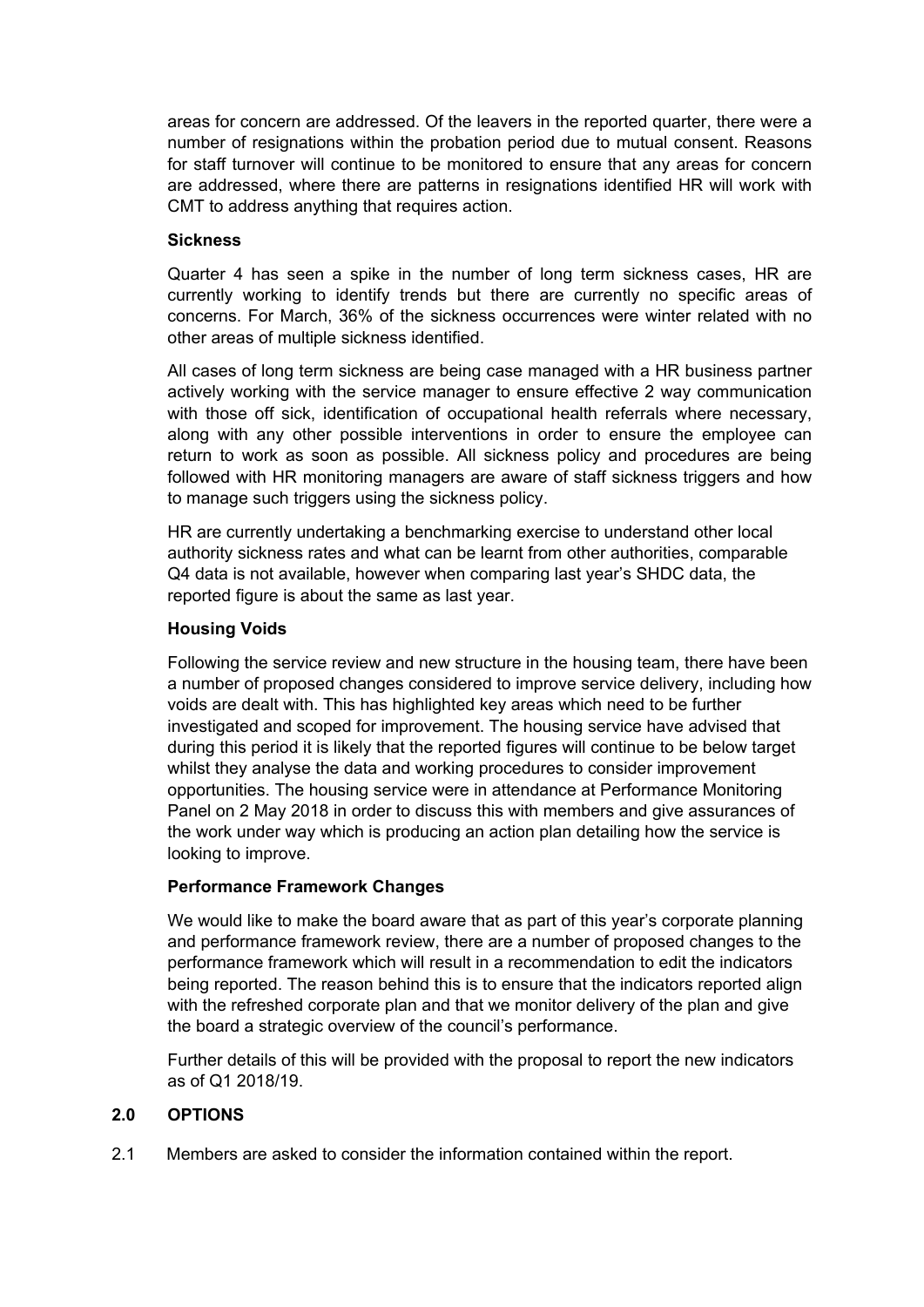2.2 To do nothing.

## **3.0 REASONS FOR RECOMMENDATION**

3.1 The report is for consideration, and presented in order that members are aware of how the Council is delivering its services and how it is progressing against its Corporate Priorities.

#### 4.0 **EXPECTED BENEFITS**

4.1 The Council's performance is properly scrutinised.

## **5.0 IMPLICATIONS**

#### 5.1 **Constitution & Legal**

The report is made within the terms of reference of the Cabinet.

## 5.2 **Corporate Priorities**

The report presents progress monitoring of performance of the corporate priorities.

## 5.3 **Financial**

The report contains information on Council's performance which does convey some information relating to financial matters.

#### 5.4 **Reputation**

Performance issues can cause some reputational consequence. It is the purpose of this report to highlight performance issues at an early stage.

## 5.5 **Risk Management**

Performance issues may be subject to risk management measures to protect Council interests.

## 5.6 **Staffing**

The report contains information relating to staffing issues.

## 6.0 **WARDS/COMMUNITIES AFFECTED**

6.1 No Wards or Communities are affected

## 7.0 **ACRONYMS**

PMP – Performance Monitoring Panel LA – Local Authority

Background papers:- [None](file:///C:/Users/CharlottePaine/Democratic%20Services/Committee/Committee/Report%20Guide/2014/THE%20COMMITTEE%20REPORT%20GUIDE_JUNE%202014.doc)